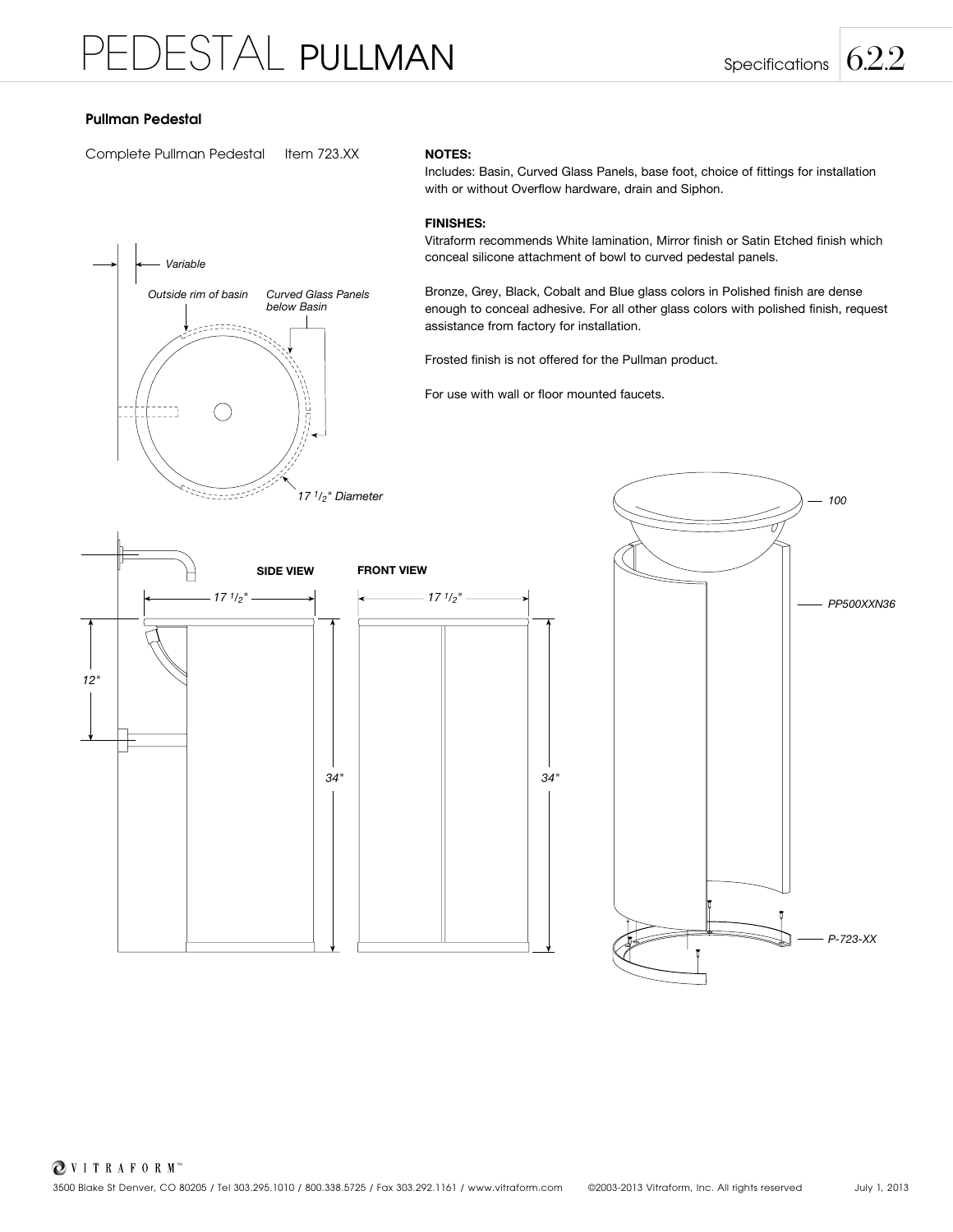# Pullman Pedestal Installation Instructions Using Supplied Clamps Page 1 of 2

Please provide these instructions to contractor at point of sale.

You are attempting a difficult installation which requires specific skills used in the frameless shower enclosure industry. It is our recommendation that only someone possessing those skills attempt this installation

THE MOST IMPORTANT FIRST STEP FOR A PROPER INSTALLATION IS TO FOLLOW THE INSTRUCTIONS FOR INSTALLING THE BASE FOOT TO THE FLOOR. THE PRODUCTION OF THE BASE FOOT CREATES SPRING IN THE METAL THAT REQUIRES THE INSTALLER TO MAKE THE BASE FOOT MATCH THE CURVE OF THE SUPPORTING GLASS PANELS. THIS IS ACCOMPLISHED BY DRILLING THE HOLES IN THE FLOOR USING THE SUPPLIED HOLE DRILLING TEMPLATE WHICH FORCES THE BASE FOOT TO MATCH THE CORRECT DIAMETER OF THE CURVED GLASS PANELS.

- 1. Locate pedestal installation: Establish the exact location of the pedestal based upon center line of the sink and distance from wall which will be determined by the spout projection of the chosen faucet. The outlet of the drain should also be centered in line with the wall spout. Tape the supplied paper hole drilling template in its correct location and drill holes according to template. Remove template and attach Base Foot to floor using appropriate hardware for flooring material. If floor is uneven, Base Foot must be shimmed to flatness.
- 2. Dry run mock-up: We recommend the installer mock up the installation described in step 3 without adhesive to make sure all components mate correctly before glass is secured with adhesive. Use extreme care when mocking up glass to avoid chipping. The intended fit is for the outside of the Curved Glass Panels to line up with the flat bottom surface of the sink as shown in Illustration A, NOT the outside diameter of the edge of the sink. If the sink and Curved Glass Panels do not line up, the Base Foot may not have been properly installed. Once it has been determined that everything fits, go onto step 3.
- 3. Curved Glass Panel assembly with Silicone: After mocking up without silicone, carefully remove the Curved Glass Panels without allowing them to touch each other to avoid chipping.



Apply a 3/16" (5mm) bead of supplied Clear Silicone at the inside angle of the Base Foot and place one of the Curved Glass Panels into its appropriate location. While helper holds the first panel in position, carefully place the second panel into position without contacting the first panel. Place the two supplied clamps about 4" (100mm) from the bottom and top of the panels allowing both Panel edges to butt to the plastic clamp screws as shown in Illustration B. Tighten plastic screw to to hold Panels in proper position with even space between them. DO NOT at any point apply silicone to the space between the two Panels.

- 4. Check fit of sink to Panels without Silicone: Check the fit of the assembly at this point by carefully placing sink onto Curved Glass Sections to see that the Panels are correctly placed according to Illustration A and proceed with attachment of sink.
- 5. Attachment of Sink to Panels: Remove the sink and apply supplied Clear Silicone to the top of the Curved Glass Panels in an even 3/16" (5mm) bead. Replace the sink onto the Curved Glass Panels, aligning sink and panels as shown in Illustration A. Use 4 strips of masking tape, each starting inside the sink and running over the lip to the outside of the Panels. This will hold sink in place until the Clear Silicone sets (about 24 hours). Do not attempt to remove excess Clear Silicone at this point. Silicone is much easier to clean once it has cured.
- 6. Install faucet and drain: Once the Silicone is cured you may install the Faucet trim. Refer to Vitraform installation instructions page C.6.b to install Overflow or Drain Collar and drain fittings to the sink.
- 7. Clean up: Remove Clamps. Clean excess silicone with sharp single edged razor blade carefully avoiding scratches to the glass. Finish installation by using denatured alcohol or glass cleaner on glass parts and non abrasive mild detergent on metal fittings.



OVITRAFORM<sup>\*\*</sup>